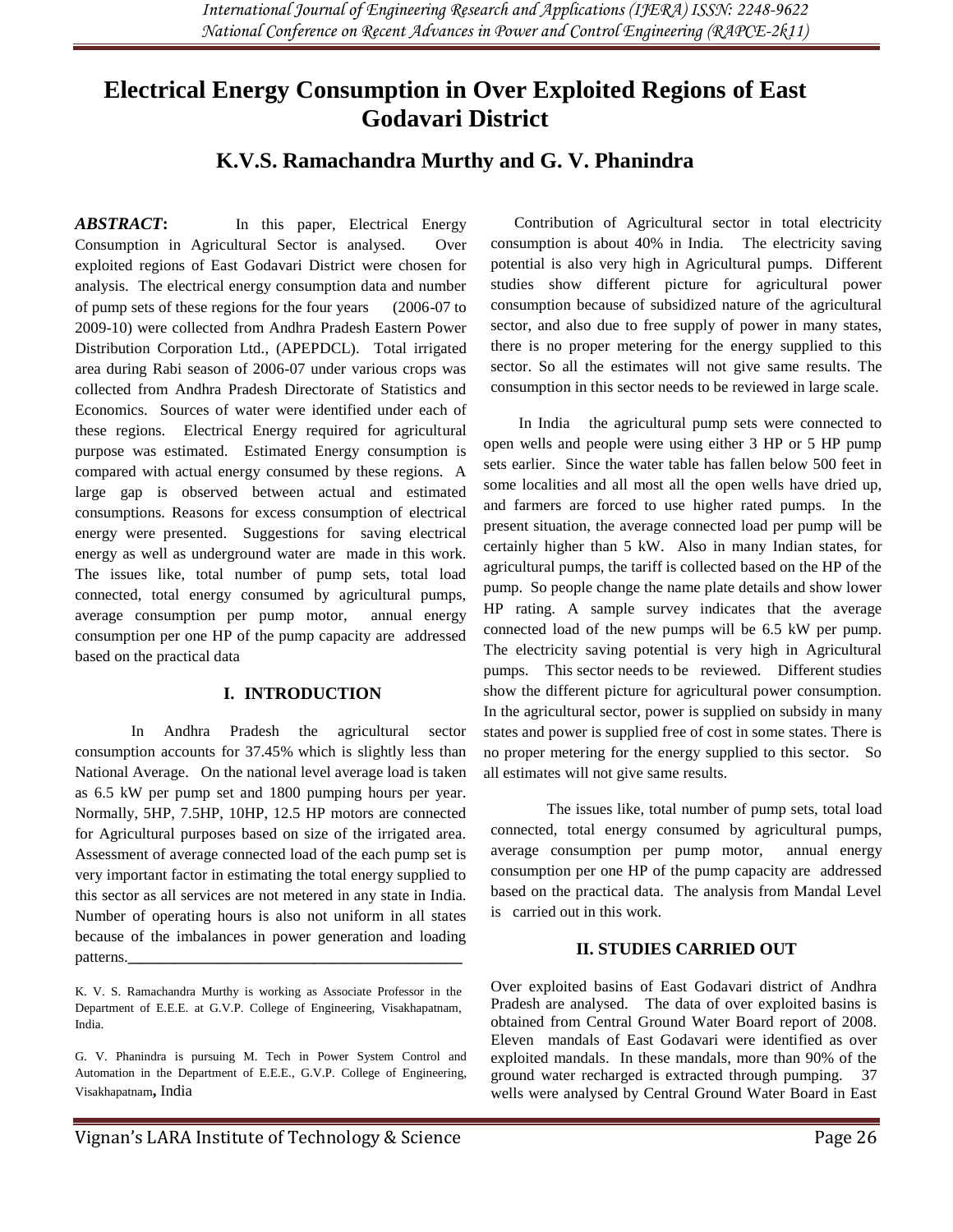Godavari across various mandals in May, 2010. According to their report, the minimum depth of water table is 0.43 meters below ground level and maximum depth of water table is 9.94 metres below ground level. The electrical energy consumption data, total cropped area and number of pump sets of these mandals for the four years (2006-07 to 2009-10) were collected and analyzed. Table I presents Electrical Energy consumption on Agricultural Feeders in over exploited mandals of East Godavari District in Andhra Pradesh. Table II presents area under Paddy crop in Rabi and Kharif of 2006-07 year. Table III presents area under nonpaddy crop in over exploited mandals in Rabi season. Table IV presents rain fall in different years in East Godavari district. Table V presents area irrigated source wise and mandal wise during the year 2006-07. Table VI presents the number of pump sets and total hp connected as on march, 2010 in over exploited mandals of East Godavari District. Table VII presents consumption per hp of the pump motor for the April month in different years.

#### TABLE 1: ELECTRICAL ENERGY CONSUMPTION ON AGRICULTURAL FEEDERS IN OVER EXPLOITED MANDALS OF EAST GODAVARI DISTRICT

| S.             | Name of the Mandal |         | Electrical Energy Consumption for different years |         |         |  |  |  |
|----------------|--------------------|---------|---------------------------------------------------|---------|---------|--|--|--|
| No.            |                    |         | (Million Units)                                   |         |         |  |  |  |
|                |                    | 2006-07 | 2007-08                                           | 2008-09 | 2009-10 |  |  |  |
| 1              | Anaparthi          | 5.474   | 3.067                                             | 4.973   | 6.22    |  |  |  |
| 2              | Biccavolu          | 9.322   | 8.649                                             | 9.343   | 10.2    |  |  |  |
| 3              | Gandepalli         | 25.863  | 24.211                                            | 26.766  | 30.82   |  |  |  |
| $\overline{4}$ | Kadiam             | 9.451   | 8.214                                             | 8.013   | 12.393  |  |  |  |
| 5              | Korukonda          | 10.743  | 9.297                                             | 6.253   | 9.27    |  |  |  |
| 6              | Pithapuram         | 4.625   | 4.904                                             | 7.181   | 12.411  |  |  |  |
| $\tau$         | Rajahmundry(Rural) | 5.983   | 6.054                                             | 5.975   | 8.827   |  |  |  |
| 8              | Rajanagaram        | 24.329  | 21.686                                            | 23.539  | 28.93   |  |  |  |
| 9              | Rangampeta         | 14.277  | 13.399                                            | 13.986  | 16.156  |  |  |  |
| 10             | Seetanagaram       | 4.665   | 5.325                                             | 3.093   | 8.661   |  |  |  |
| 11             | Tondangi           | 10.525  | 11.97                                             | 12.604  | 13.891  |  |  |  |

Observations **:** Monthly consumptions for 48 months from 2006-07 to 2009-10 were plotted for two mandals which have very high consumption levels. They are Gandepalli and Rajanagaram. Data from April, 2006 to March, 2010 were

plotted to observe the variations. Fig. 1 shows monthly consumptions of Gandepalli mandal and Fig. 2 is of Rajaganaragam mandal.

Vignan's LARA Institute of Technology & Science **Page 27** Page 27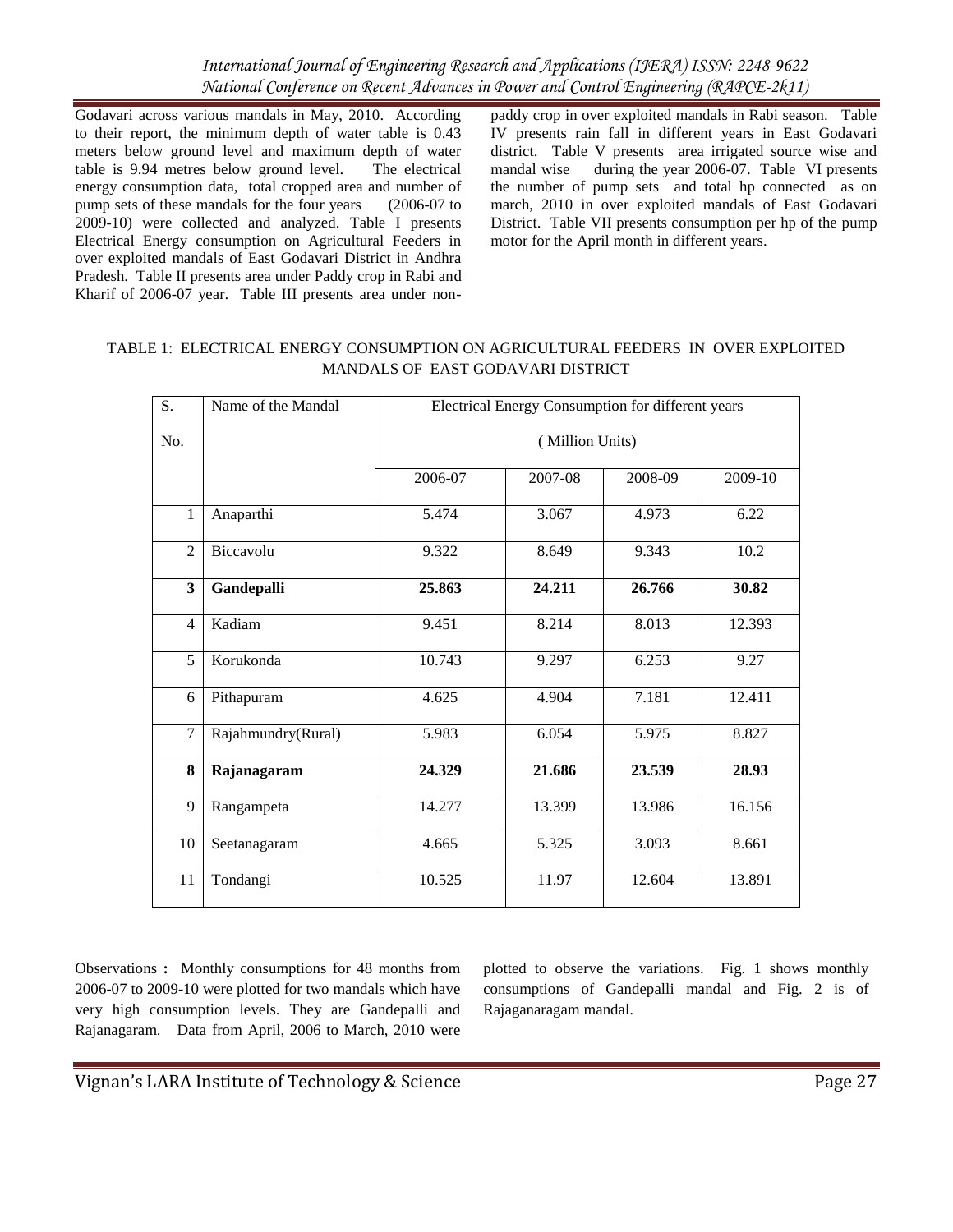

Y-Axis: kWh consumption; X-48 months from April, 2006 to March, 2010.

Fig.1. Monthly consumption for four years from April, 2006



to March, 2010 (48 months) of Gandepalli Mandal**.**

- Y-Axis : kWh consumption; X-48 months from April, 2006 to March, 2010.
	- Fig. 2. Monthly consumption for four years from April, 2006 to March, 2010of Rajanagaram Mandal:

Observations :Minimum monthly consumptions were observed in East Godavari during four financial years in November, 2006; September, 2007; June, 2008 and April, 2009 respectively. Wide variations can be observed in the graph also. Maximum monthly consumptions were

Vignan's LARA Institute of Technology & Science **Page 28** Page 28

observed in East Godavari during four financial years in March, 2007; January, 2008; January, 2009 and March, 2010 respectively. Maximum and minimum energy consumptions vary depending up on the rainfall.

#### TABLE II : AREA UNDER PADDY DURING 2006-07 IN OVER EXPLOITED MANDALS

| S.             | Name of the Mandal | Area Under Paddy during |      |       |  |  |
|----------------|--------------------|-------------------------|------|-------|--|--|
|                |                    | 2006-07 in Hectares     |      |       |  |  |
| No.            |                    | Kharif                  | Rabi | Total |  |  |
| $\mathbf{1}$   | Anaparthi          | 4127                    | 3941 | 8068  |  |  |
| $\overline{2}$ | Biccavolu          | 6530                    | 5683 | 12213 |  |  |
| 3              | Gandepalli         | 3376                    | 274  | 3650  |  |  |
| $\overline{4}$ | Kadiam             | 3003                    | 2508 | 5511  |  |  |
| 5              | Korukonda          | 5437                    | 92   | 5529  |  |  |
| 6              | Pithapuram         | 7074                    | 6913 | 13987 |  |  |
| $\overline{7}$ | Rajahmundry(Rural) | 1361                    | 575  | 1936  |  |  |
| 8              | Rajanagaram        | 6066                    | 1831 | 7897  |  |  |
| 9              | Rangampeta         | 3655                    | 268  | 3923  |  |  |
| 10             | Sitanagaram        | 4766                    | 79   | 4845  |  |  |
| 11             | Tondangi           | 4136                    | 1120 | 5256  |  |  |

TABLE III : AREA UNDER NON- PADDY CROPS DURING 2006-07 IN OVER EXPLOITED MANDALS :

| S.  | Name of the Mandal | Area Under other crops |                      |                            |  |
|-----|--------------------|------------------------|----------------------|----------------------------|--|
| No. |                    |                        |                      | during 2006-07 during Rabi |  |
|     |                    |                        | season (in Hectares) |                            |  |
|     |                    | Green                  | <b>Black</b>         | Sugarcane                  |  |
|     |                    | Gram                   | Gram                 |                            |  |
|     | Anaparthi          | 866                    | 728                  | 15                         |  |
| 2   | Biccavolu          | 2424                   | 1915                 | 102                        |  |
| 3   | Gandepalli         | 289                    | 216                  | 1121                       |  |
| 4   | Kadiam             | 567                    | 1308                 | 825                        |  |
|     |                    |                        |                      |                            |  |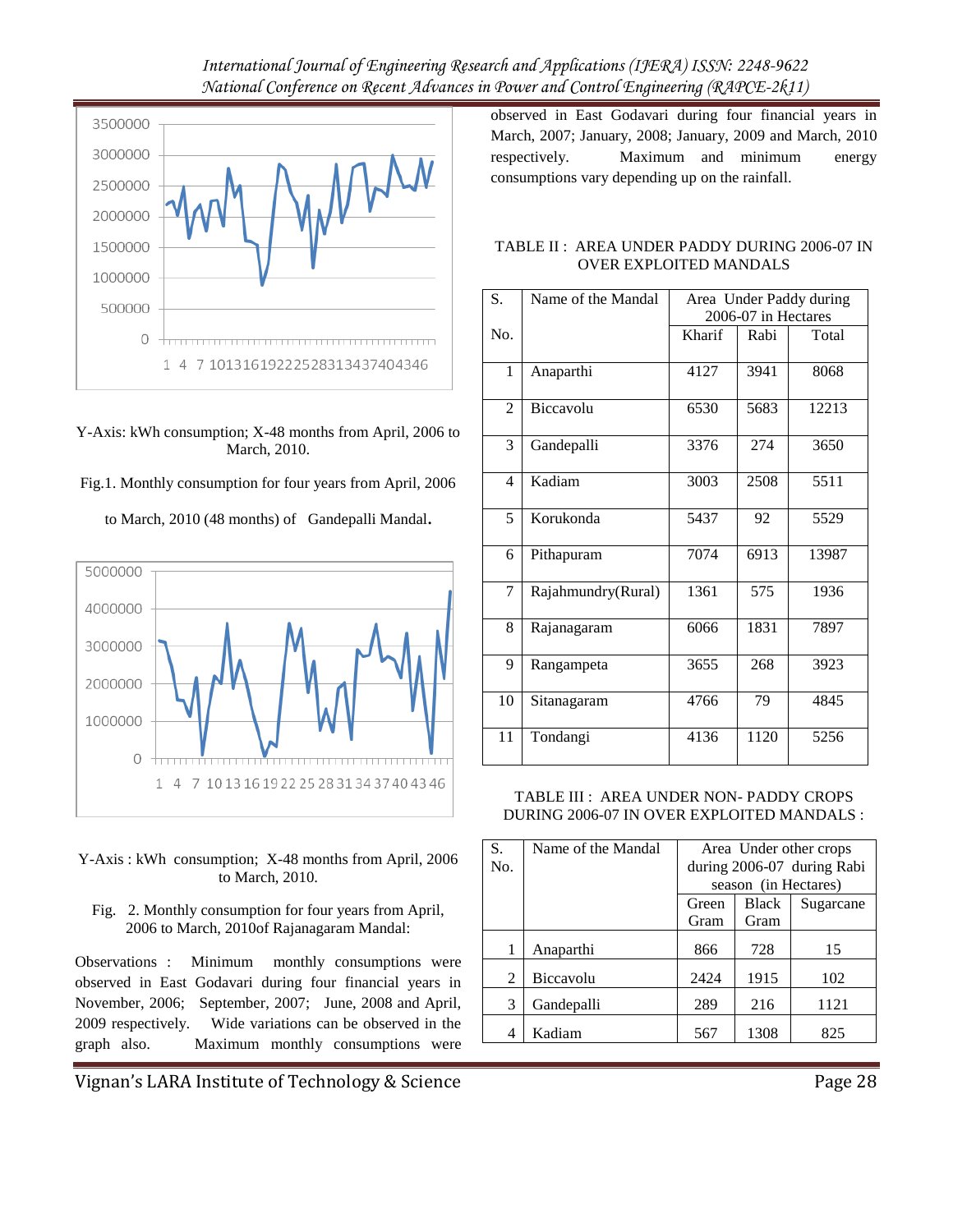| 5  | Korukonda          | 410  | 805  | 547  |
|----|--------------------|------|------|------|
| 6  | Pithapuram         | 4392 | 342  | 1066 |
| 7  | Rajahmundry(Rural) | 25   | 90   | 595  |
| 8  | Rajanagaram        | 232  | 324  | 518  |
| 9  | Rangampeta         | 224  | 1252 | 667  |
| 10 | Sitanagaram        | 367  | 372  | 756  |
| 11 | Tondangi           | 450  | 450  |      |

Observations from Table II: In Sitanagaram mandal, paddy is cropped in only 79 hectares but, Maize is cultivated in 2600 hectares during Rabi season of 2006-07. As the remaining crops grown in various mandals are very marginal, they are not presented here.

Observations from Table III : Sugarcane is one crop which is also irrigated during Kharif also. The Table IV is presented to highlight the fact that during Rabi, Electrical Energy is consumed heavily for non-paddy crops also. In Sitanagaram Mandal, paddy is cropped in only 79 hectares during Rabi. But, the other crops are cultivated in large area of 1495 hectares. Rainfall in different financial years and corresponding deviations from normal rainfall are presented in Table IV. The deviations in rainfall has direct impact on electrical energy consumption in different years.

TABLE IV : YEAR WISE RAINFALL IN EAST GODAVARI DISTRICT

| Year       | Normal<br>Rainfall | 2004-05 | 2005-06 | 2006-07 | 2007-08 | 2008-09 |
|------------|--------------------|---------|---------|---------|---------|---------|
| Rainfall   | 1219               | 873     | 1389    | 1167    | 1404.6  | 1035.1  |
| Deviations | -                  | $-28%$  | $+14%$  | $-4\%$  | $+15%$  | $-15%$  |

It is observed that rainfall was good during 2007-08 which resulted in drastic reduction in electrical energy consumption Table-I in all mandals. During 2006-07, improved production is observed though, a little decrease (-4%) in rain fall and for 5% increase in area cropped.

|  | TABLE V: AREA IRRIGATED MANDAL WISE, SOURCE WISE DURING 2006-07 (IN HECTARES) |  |
|--|-------------------------------------------------------------------------------|--|
|  |                                                                               |  |

| S. No.         | Over Exploited Mandal | Canals | Tanks | Lift | Tube wells | Total |
|----------------|-----------------------|--------|-------|------|------------|-------|
|                | Anaparthi             | 6939   | 255   |      | 985        | 8179  |
| $\mathfrak{D}$ | Biccavolu             | 9556   | 980   | 56   | 1828       | 12420 |
| 3              | <b>Gandepalli</b>     |        | 2200  | --   | 5095       | 7295  |
| 4              | Kadiam                | 3885   | 85    | 298  | 6003       | 10271 |
| 5              | Korukonda             |        | 2326  | 1091 | 3665       | 7122  |
| 6              | Pithapuram            | 16079  | --    | --   | 861        | 16940 |

Vignan's LARA Institute of Technology & Science **Page 29** Page 29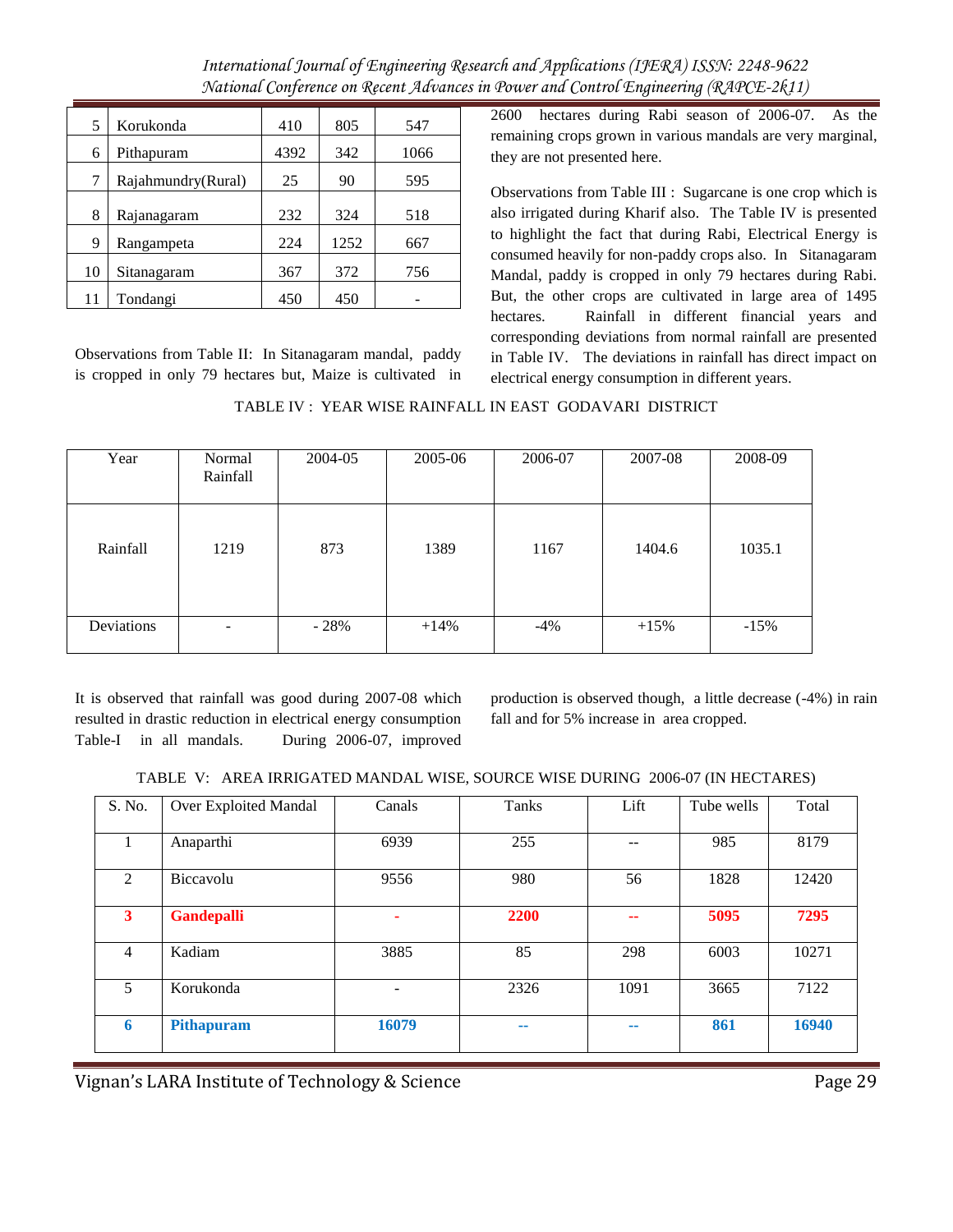*International Journal of Engineering Research and Applications (IJERA) ISSN: 2248-9622 National Conference on Recent Advances in Power and Control Engineering (RAPCE-2k11)*

|    | Rajahmundry(Rural) | 5      | 178    | 874   | 2796   | 3853  |
|----|--------------------|--------|--------|-------|--------|-------|
| 8  | Rajanagaram        | --     | 1141   | 2178  | 8189   | 11751 |
| 9  | Rangampeta         |        | 1485   | 863   | 2926   | 5274  |
| 10 | <b>Sitanagaram</b> | --     | --     | 3123  | 7127   | 10250 |
| 11 | Tondangi           | 2267   | 2232   | --    | 1625   | 6124  |
|    | <b>TOTAL</b>       | 38731  | 10882  | 8483  | 41100  | 99479 |
|    | Percentage         | 38.93% | 10.93% | 8.52% | 41.31% | 100%  |

Observations from Table V : Gandepalli and Rajanagaram recorded very high energy consumption in Table I, as there is no canal facility in both the mandals. Canals would be supplying water during Kharif season. During Rabi, those crops majorly depend on tube wells. In Pithapuram and Seetanagaram, irrigation is not supported by tanks at all. It is observed that 41.31% irrigation is dependent on Tube wells during Kharif also. Lift irrigation is used in Sitanagaram, Rajanagaram, Korukonda, Rajahmundry, and Rangampeta mandals out of the over exploited basins. Canal irrigation is possible only in Pithapuram, Bikkavolu, Anaparthi, Kadiam and Tondangi mandals in the decreasing order.

Observations from Table VI: In the decreasing order of energy consumption, the mandals are Rajanagaram, Gandepalli, Kadiam, Rangam pet, Tondangi, Pithapuram, Rajahmundry(rural), Sitanagaram. Important observation is that in all the over exploited mandals of East Godavari District, the average pump rating is above the national average of 8.73 HP. Except at Seetanagaram mandal, Korukonda and Kadiam. Kadiam is dominated by horticulture which consists of more number of small size pumps. The highest in average rating of the pump is in Rajanagaram Mandal where very high consumption is observed.

There is a need to put some limit on the size of the pumps, number of the pumps or on the amount of consumption to limit the drastic fall in the water table.

#### TABLE VI: THE NUMBER OF PUMP SETS AND TOTAL HP CONNECTED AS ON MARCH, 2010 IN OVER EXPLOITED MANDALS OF EAST GODAVARI

| S.<br>NO.      | Mandal             | Number<br>of pump<br>sets | Total<br>HP | Avg<br>rating<br>of |
|----------------|--------------------|---------------------------|-------------|---------------------|
| $\mathbf{1}$   | Anaparthi          | 414                       | 3685        | pump<br>8.90        |
| $\overline{2}$ | Biccavolu          | 485                       | 5683        | 11.71               |
| 3              | Gandepalli         | 1441                      | 17484       | 12.13               |
| $\overline{4}$ | Kadiam             | 2280                      | 12356       | 5.41                |
| 5              | Korukonda          | 1453                      | 10461       | 7.19                |
| 6              | Pithapuram         | 924                       | 8258        | 8.93                |
| 7              | Rajahmundry(Rural) | 737                       | 8097        | 10.9                |
| 8              | Rajanagaram        | 1622                      | 24362       | 15.01               |
| 9              | Rangampeta         | 646                       | 9433        | 14.6                |
| 10             | Seetanagaram       | 977                       | 7555        | 7.73                |
| 11             | Tondangi           | 916                       | 8336        | 9.10                |

#### TABLE VII: CONSUMPTION PER HP OF THE MOTOR FOR THE APRIL MONTH IN DIFFERENT YEARS

Vignan's LARA Institute of Technology & Science **Page 30** Page 30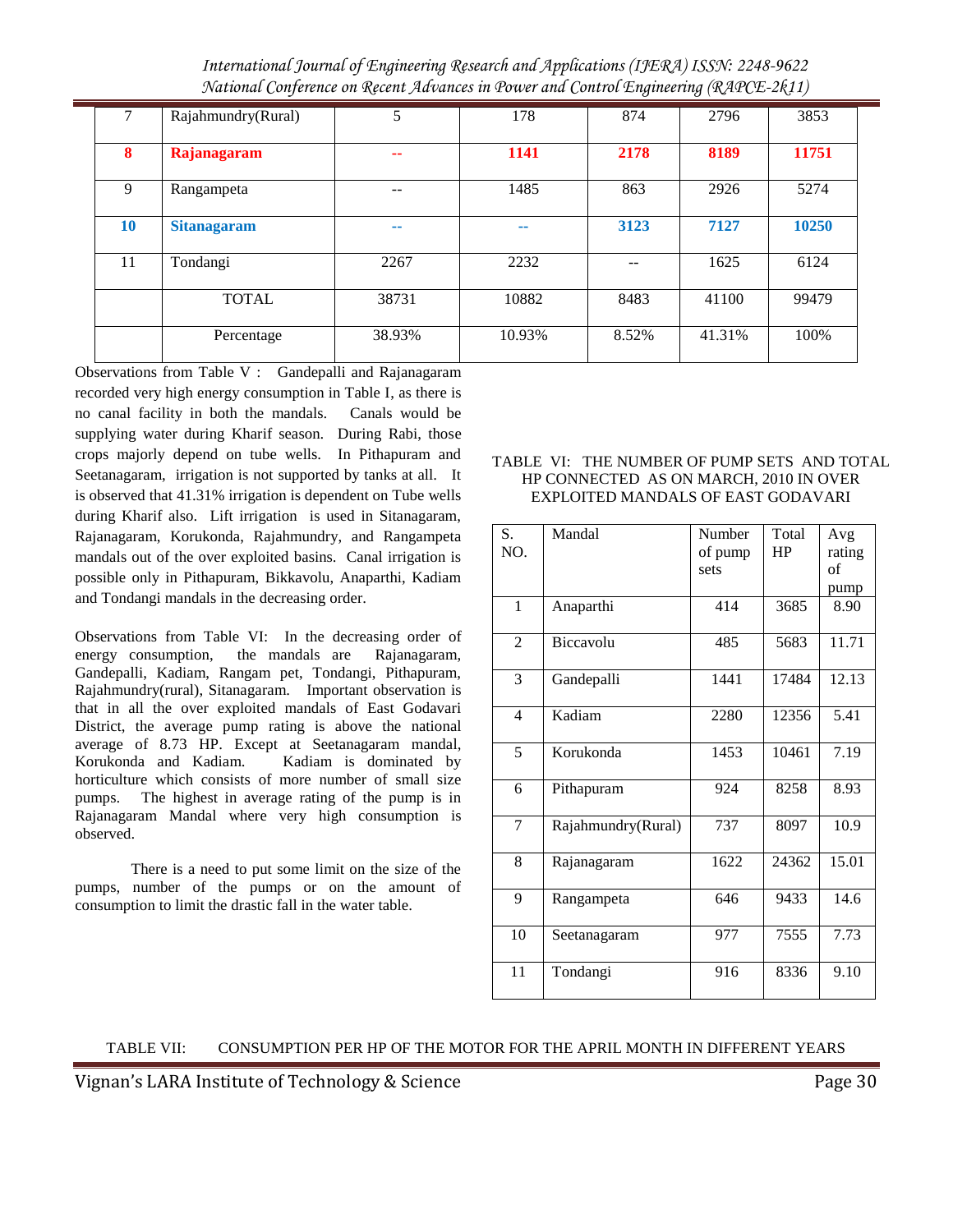|                     | S. No.         | Mandal                                                                                   | April, '06      |        | April, '07      | April, 08       | April, 09       | March, 10 |
|---------------------|----------------|------------------------------------------------------------------------------------------|-----------------|--------|-----------------|-----------------|-----------------|-----------|
|                     | 1              | Anaparthi                                                                                | 73.             |        | 51              | 117             | 116             | 154       |
|                     | $\overline{2}$ | Biccavolu                                                                                | 94              |        | 154             | 150             | 152             | 154       |
|                     | 3              | Gandepalli                                                                               | 125             |        | 133             | 102             | 120             | 166       |
|                     | $\overline{4}$ | Kadiam                                                                                   | 127             |        | 48              | 82              | 118             | 193       |
|                     | 5              | Korukonda                                                                                | 139             |        | 71              | 70              | 141             | 194       |
|                     | 6              | Pithapuram                                                                               | $\overline{61}$ |        | $\overline{30}$ | $\overline{41}$ | 130             | 156       |
|                     | $\overline{7}$ | Rajahmundry(Rural)                                                                       | 138             |        | $\overline{88}$ | 68              | $\overline{84}$ | 192       |
|                     | 8              | Rajanagaram                                                                              | 126             |        | 76              | 73              | 107             | 183       |
|                     | 9              | Rangampeta                                                                               | 127             |        | 132             | 101             | 122             | 165       |
|                     | 10             | Seetanagaram                                                                             | 130             |        | 46              | 31              | 114             | 194       |
|                     | 11             | Tondangi                                                                                 | 115.6           |        | 128             | 96              | 126             | 172       |
|                     |                | Table VIII : ELECTRICAL ENERGY CONSUMPTION<br>FOR OVER EXPLOITED MANDALS IN RABBI SEASON |                 | 9      | Rangampeta      |                 | 5.830532        | 0.584     |
| FOR YEAR (2006-07): |                |                                                                                          |                 | $10\,$ | Seetanagaram    |                 | 1.526673        | 0.396     |
|                     |                |                                                                                          |                 | 11     | Tondangi        |                 | 4.605955        | 0.412     |

| S.            | Mandals                | Actual         | Calculated  |
|---------------|------------------------|----------------|-------------|
| N<br>$\Omega$ |                        | consumption(M. | Consumption |
|               |                        | U) during Rabi | (M.U)       |
|               |                        | season         |             |
| 1             | Anaparthi              | 2.160594       | 1.245       |
| 2             | Bikkavolu              | 4.723501       | 0.874       |
| 3             | Gandepalli             | 10.94949       | 0.646       |
| 4             | Kadiam                 | 3.227056       | 1.412       |
| 5             | Korukonda              | 3.903373       | 0.416       |
| 6             | Pithapuram             | 1.632733       | 0.3         |
| 7             | Rajahmundry<br>(Rural) | 2.604768       | 0.472       |
| 8             | Rajanagaram            | 9.219238       | 1.112       |

Observations from Table VIII : There is a large gap in the energy required to supply water for agricultural sector. The calculation is made in such a way that major portion of the water is drawn from tanks and tube wells. i.e., Canal irrigation is assumed marginal. Still, we find a large gap between the enrgy estimated and supplied by Utility.

#### **CONCLUSIONS**

The analysis of electrical energy consumption in over exploited mandals of East Godavari were carried out. By considering the crop pattern, sources of water available, electrical energy requirement was estimated. It is compared with actual energy consumed as reported by APEPDCL. Reason for over consumption is that the electrical energy is supplied free of cost and no co-ordination between agricultural department, irrigation department and state electrical utility. Farmer is least bothered about drastic fall in

Vignan's LARA Institute of Technology & Science **Page 31** Page 31